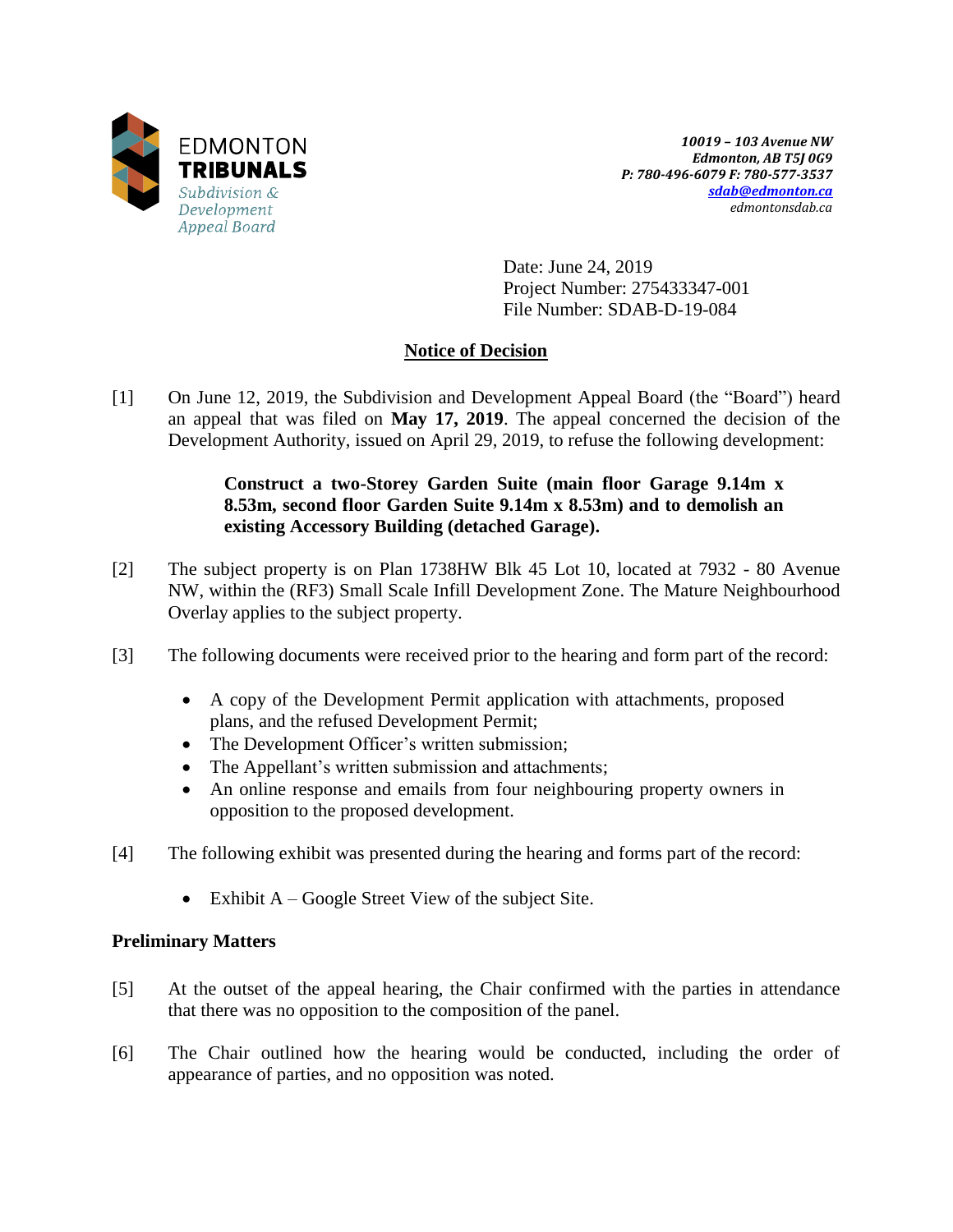[7] The appeal was filed on time, in accordance with section 686 of the *Municipal Government Act*, RSA 2000, c M-26.

#### **Summary of Hearing**

- *i) Position of Mr. A. McAllister, representing the Appellant, Franken Holdings Ltd., who was accompanied by Mr. M. Rose*
- [8] They have researched and reviewed several designs for the proposed Garden Suite as this is their first Garden Suite development.
- [9] They provided additional space to the floor area to allow two people to live in the dwelling.
- [10] A three-car garage is proposed which will provide more on-site parking and extra storage.
- [11] They have seen other Garden Suites being built that are larger than the proposed development.
- [12] They referred to each of the emails and online responses received in opposition to the proposed development.
	- a. There is a four-plex across the rear lane with a large garage. The proposed Garden Suite will be a smaller development.
	- b. The three-car garage will eliminate on-street parking.
- [13] They spoke to neighbouring property owners and did not receive any opposition to the proposed development.
- [14] Mr. Rose reiterated that they did a significant amount of research to make the development characteristic of the neighbourhood.
- [15] Mr. McAllister and Mr. Rose provided the following information in response to questions by the Board:
	- a. They are not aware of any Garden Suites within the block, however; there are Garden Suites two to three blocks away from the subject site.
	- b. Mr. McAllister was unsure how the Development Officer calculated the height from the elevation drawings.
	- c. With regard to one of the emails received in opposition, they indicated that they previously spoke to that neighbour and received support for the proposed development.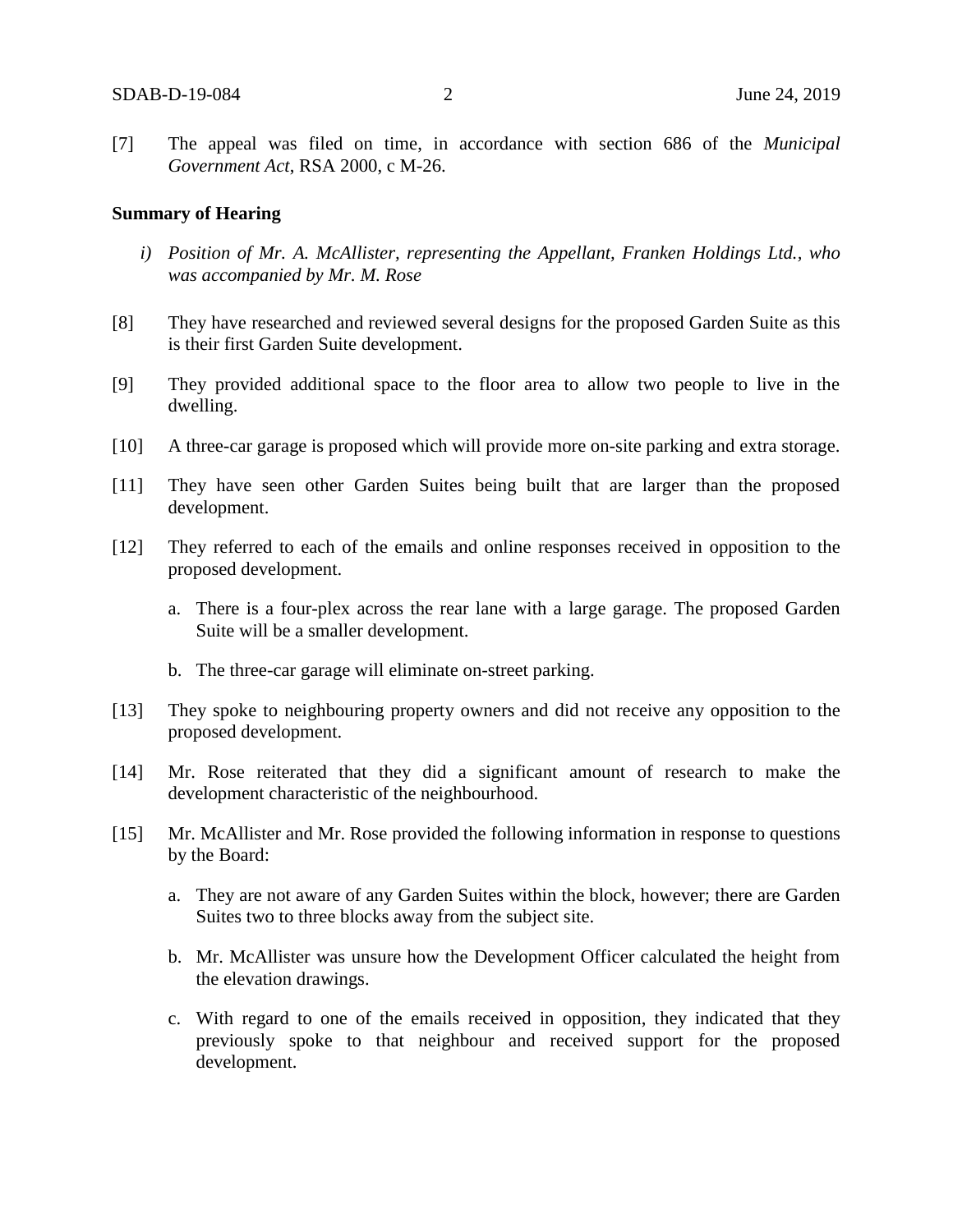- d. In their opinion, the excess in site coverage is minimal. The increase allows for extra space for vehicles to park in the garage.
- e. The neighbourhood is being revitalized with infill developments, duplexes, and narrow homes. The proposed Garden Suite will replace an old garage which will enhance the property.
- f. The proposed Garden Suite is adjacent to a rear detached garage; therefore, sun shadowing will not be an issue.
- g. They are willing to revise the proposed plans to comply with the *Edmonton Zoning Bylaw*.
- h. The existing house is a small two-storey building. They referred to the Google Street View of the subject site and indicated that the peak of the house will be the same or slightly lower than the proposed Garden Suite.
- i. The proposed Garden Suite will be located in the rear of the property and will not affect the curb appeal from the front of the house.
- j. The proposed development will line up with the adjacent detached garages along the rear lane.
- *ii) Position of the Development Officer, Mr. R. Zhou*
- [16] The Development Authority did not appear at the hearing and the Board relied on Mr. Zhou's written submission.

## **Decision**

[17] The appeal is **DENIED** and the decision of the Development Authority is **CONFIRMED**. The development is **REFUSED**.

## **Reasons for Decision**

- [18] The proposed development, a two-Storey Garden Suite, is a Permitted Use in the (RF3) Small Scale Infill Development Zone.
- [19] This proposed Garden Suite was refused by the Development Officer because it exceeded the maximum permitted Height, second storey Floor Area, total Floor Area and Site Coverage.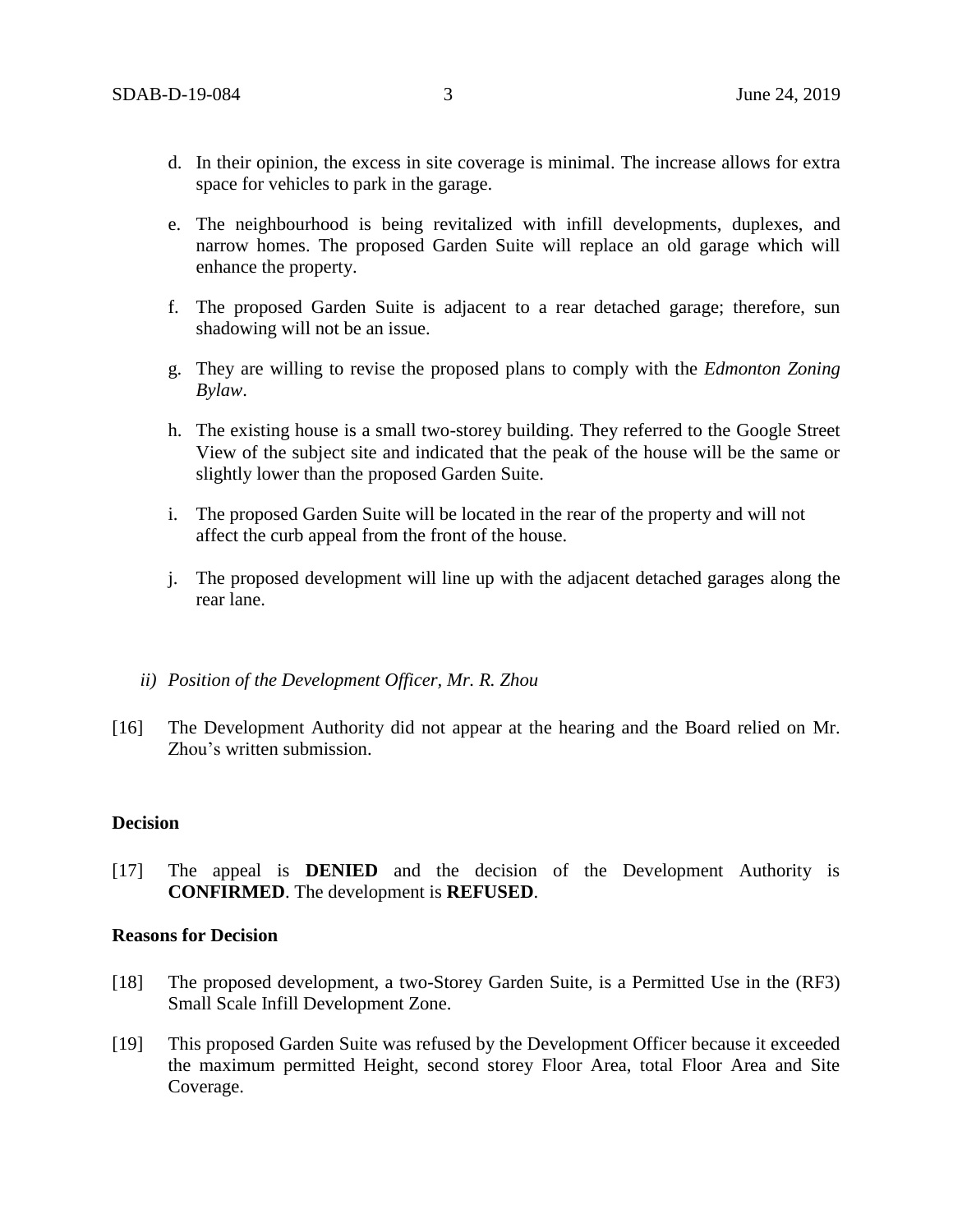- [20] The Board refused to grant the four requested variances for the following reasons:
	- a. Section 87.3(c) allows for 50 square metres in Floor Area on the second storey for a Garden Suite. The proposed Garden Suite is 75 square metres on the second floor. The Board reviewed the elevation drawings and renderings of the proposed structure and notes that there is no stepback from the first floor to the second floor and the Garden Suite forms a singular rectangular two-storey structure. While the Board notes that the proposed development contained a partially articulated roof line; that was not sufficient to prevent a fairly significant massing effect created by a two-storey rectangular structure that covers most of the site width at the rear portion of the subject Site. As a result, the Board finds that this will create a deleterious massing effect which will impact the enjoyment of the two abutting properties. The Board notes that the west abutting neighbour is opposed to the proposed development.
	- b. In addition to the concerns the Board has with the specific requested variance to the second storey Floor Area, the Board considered the totality of all of the requested variances. The Garden Suite is supposed to be an Accessory structure to the Single Detached House. However, the Board finds that the cumulative effect of the variances to the total Floor Area, Height and Site Coverage would create a building that is larger than the Single Detached House on-site.
	- c. The Board notes that having a Garden Suite that is larger than the existing Single Detached House on the subject Site would further exacerbate the visual massing of the Accessory structure from the point of view of the adjacent neighbours.
	- d. The Board acknowledges there was some support in the neighbourhood for the proposed development, including the east abutting neighbour. However, the Board also received responses from four property owners opposed to the proposed development.
- [21] For the above reasons, the Board declines to grant the requested variances as the proposed development will unduly interfere with the amenities of the neighbourhood and materially interfere with or affect the use, enjoyment or value of neighbouring parcels of land; therefore, the appeal is denied.

Mr. I. Wachowicz, Chair Subdivision and Development Appeal Board

Board Members in Attendance: Mr. M. Young; Mr. R. Hobson; Ms. L. Delfs; Mr. L. Pratt

CC: City of Edmonton, Development & Zoning Services, Attn: Mr. R. Zhou / Mr. A. Wen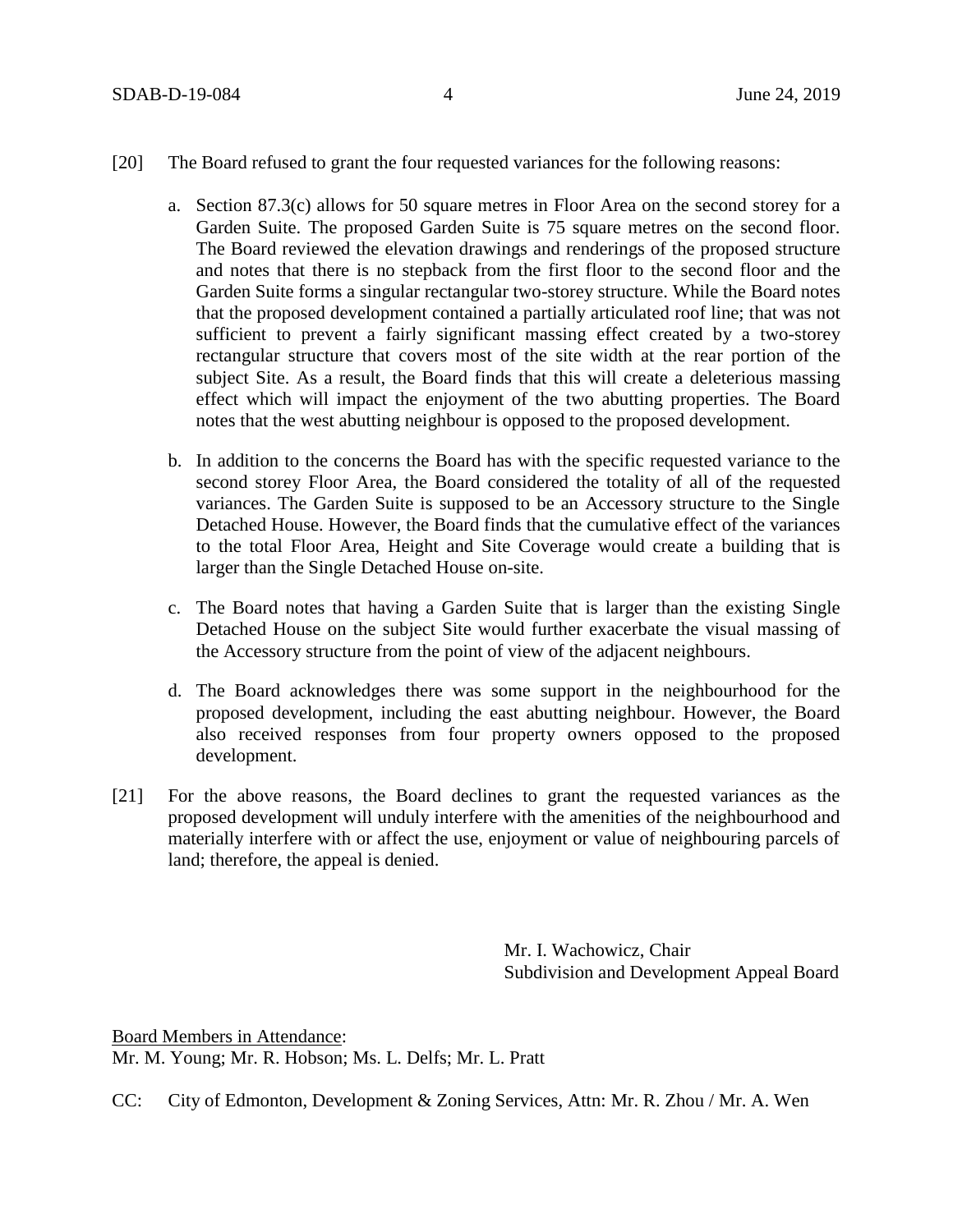## **Important Information for the Applicant/Appellant**

- 1. This decision may be appealed to the Alberta Court of Appeal on a question of law or jurisdiction under section 688 of the *Municipal Government Act*, RSA 2000, c M-26.
- 2. When a decision on a Development Permit application has been rendered by the Subdivision and Development Appeal Board, the enforcement of that decision is carried out by Development & Zoning Services, located on the 2nd Floor, Edmonton Tower, 10111 – 104 Avenue NW, Edmonton, AB T5J 0J4.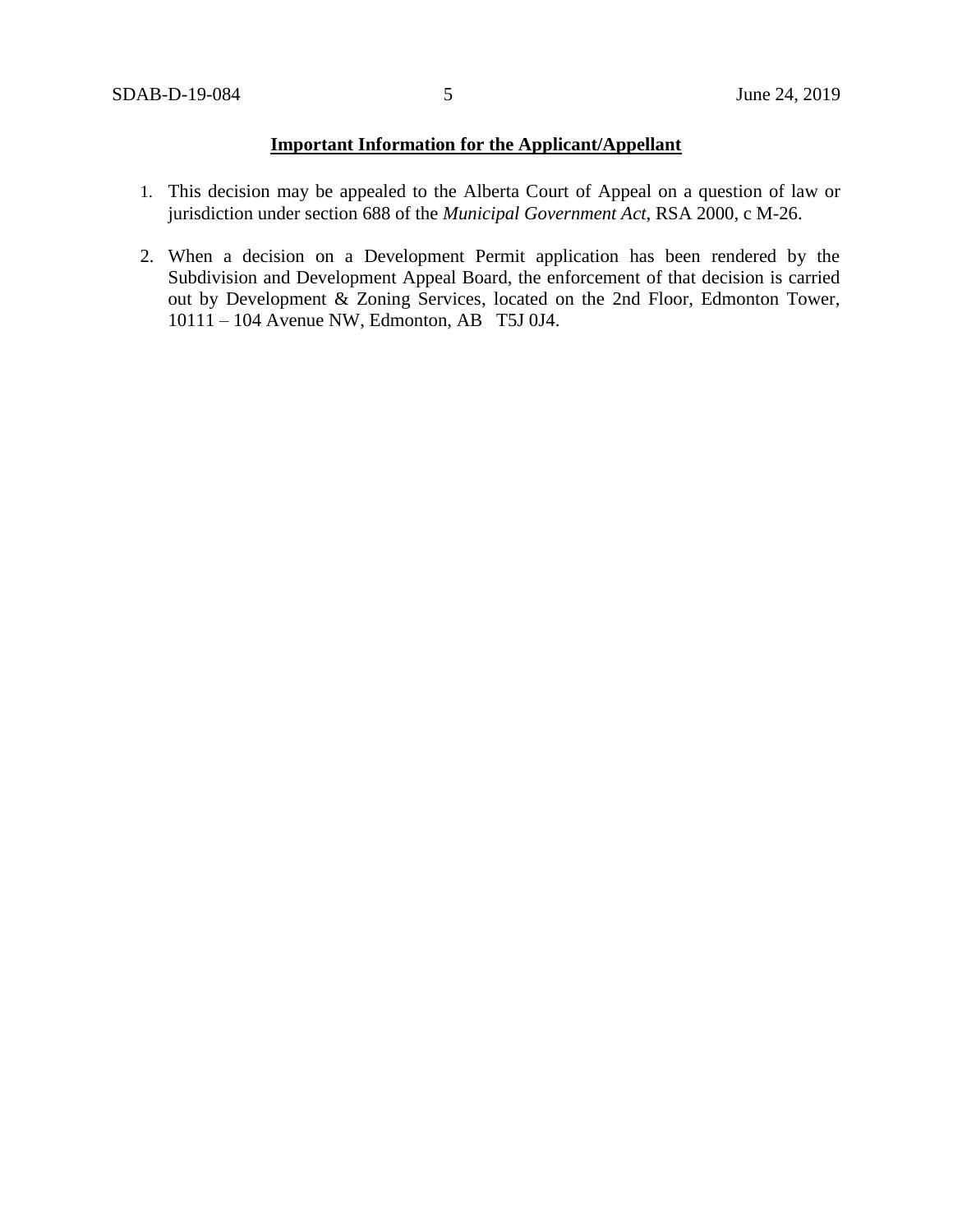

Date: June 24, 2019 Project Number: 292228779-001 File Number: SDAB-D-19-085

# **Notice of Decision**

[1] On June 12, 2019, the Subdivision and Development Appeal Board (the "Board") heard an appeal that was filed on **May 17, 2019**. The appeal concerned the decision of the Development Authority, issued on April 25, 2019, to approve the following development:

# **Construct an Apartment House building (47 Dwellings), with an underground parkade.**

- [2] The subject property is on NW-30-51-24-4, located at 950 119 Street NW, within the (RA7) Low Rise Apartment Zone. The North Saskatchewan River Valley and Ravine System Protection Overlay and the Twin Brooks Neighbourhood Area Structure Plan apply to the subject property.
- [3] The following documents were received prior to the hearing and form part of the record:
	- A copy of the Development Permit application with attachments, proposed plans, and the approved Development Permit;
	- The Development Officer's written submissions and documents from other City of Edmonton Departments;
	- The Appellant's written submission; and
	- Emails and online responses from two neighbouring property owners in opposition to the proposed development.

# **Preliminary Matters**

- [4] At the outset of the appeal hearing, the Chair confirmed with the parties in attendance that there was no opposition to the composition of the panel.
- [5] The Chair outlined how the hearing would be conducted, including the order of appearance of parties, and no opposition was noted.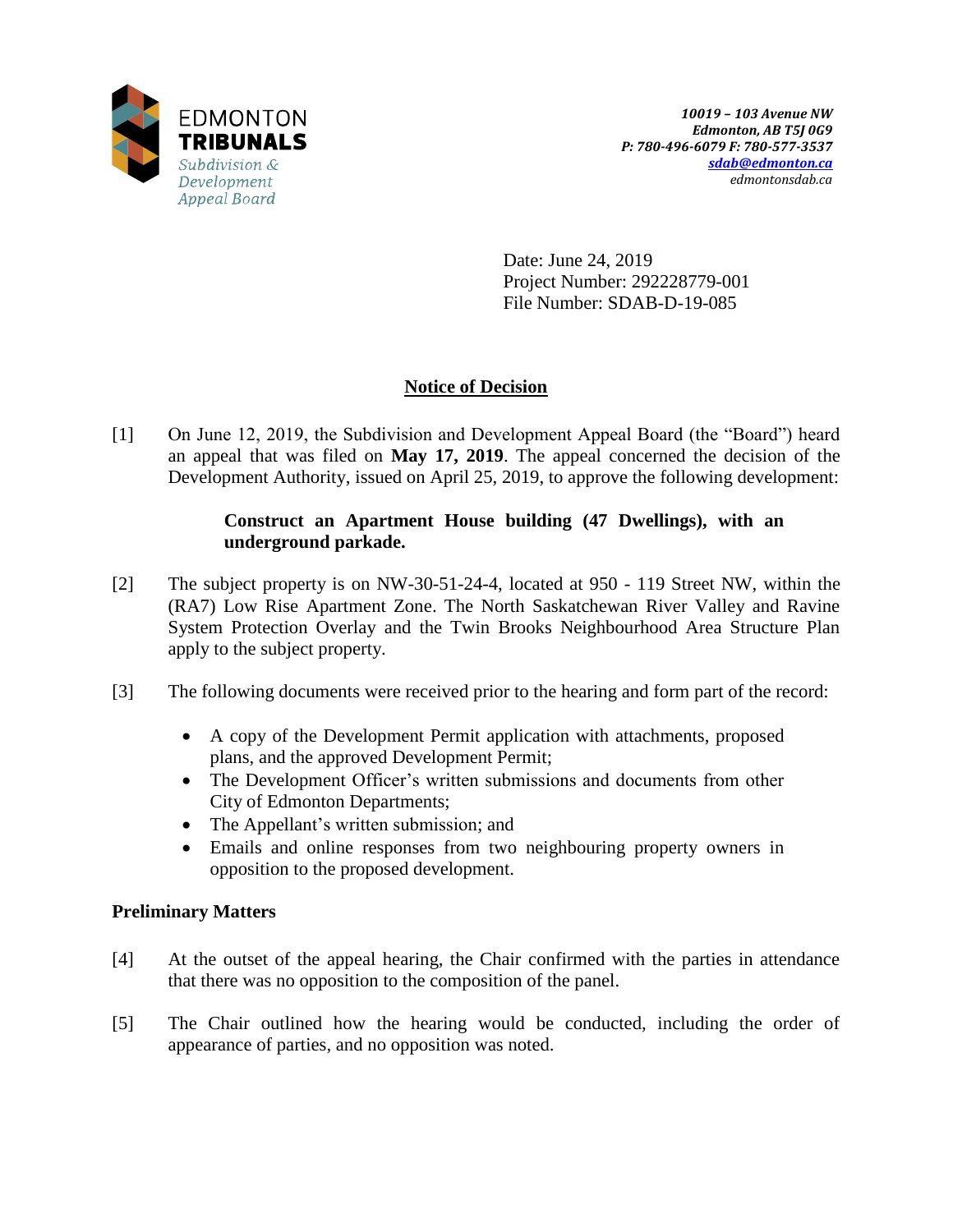[6] The appeal was filed on time, in accordance with section 686 of the *Municipal Government Act*, RSA 2000, c M-26.

#### **Summary of Hearing**

- *i) Position of the Appellant, Mr. I. Edwards*
- [7] Mr. Edwards referred to the main points from his appeal submission.
- [8] The approval contravenes the City of Edmonton Top of Bank Policy C542 (Development Setbacks from River Valley/Ravine Crests). It was passed by Council in 2010 and it sets the conditions under which any construction, either roads or buildings, may occur in proximity to the crest of the river valley/ravine system. The property is just metres away from his property and it is obvious that establishment of an Urban Development Line (UDL), as required by Policy C542, would not safely accommodate construction of a four-storey residential building with an underground parkade. The purpose of the Policy is to minimize environmental risk due to slope instability and failure and this condition would not be met if construction is allowed to proceed.
- [9] He understands the depth and steepness of the valley sides of Blackmud Creek Ravine and it is his opinion that any disturbance of land on the subject site would contribute to soil instability (i.e. slumping, settling, creeping, or sloughing) and, consequently, failure. Such disturbance would accelerate soil erosion and lead to further environmental degradation. Further, because of the depth and steepness of the valley, geotechnical assessment should be conducted to establish an Estimated Long-Term Line of Stability, and an Urban Development Line, prior to approval of the development permit.
- [10] After Policy C542 was passed, the City has registered a restrictive covenant against the titles of property owners in his condominium corporation, prohibiting construction of permanent sprinkler or irrigation systems. Under Policy C542, the City has the authority to impose restrictions on land use near the crest of the river valley to protect the integrity of the most vulnerable part of the landscape. It is illogical to have restrictions imposed on adjacent land, while permitting such construction on nearby land that abuts the crest of the Blackmud Creek Ravine.
- [11] Because the subject site abuts the crest of the Blackmud Creek Ravine system, it is his opinion that further soil disturbance will make it vulnerable to soil slippage and slumping. In 2012, a landslide occurred along the crest of the ravine just metres to the north of the subject site and signage was erected by the City to indicate the closure of the public trail. The sign erected by the City is still in place.
- [12] City authorities should adopt a proactive stance and refrain from approval of construction that results in undue disturbance of vulnerable areas of the ecosystem. At least one incident of soil instability within the City has compromised the integrity of buildings that were constructed on land of dubious long-term stability.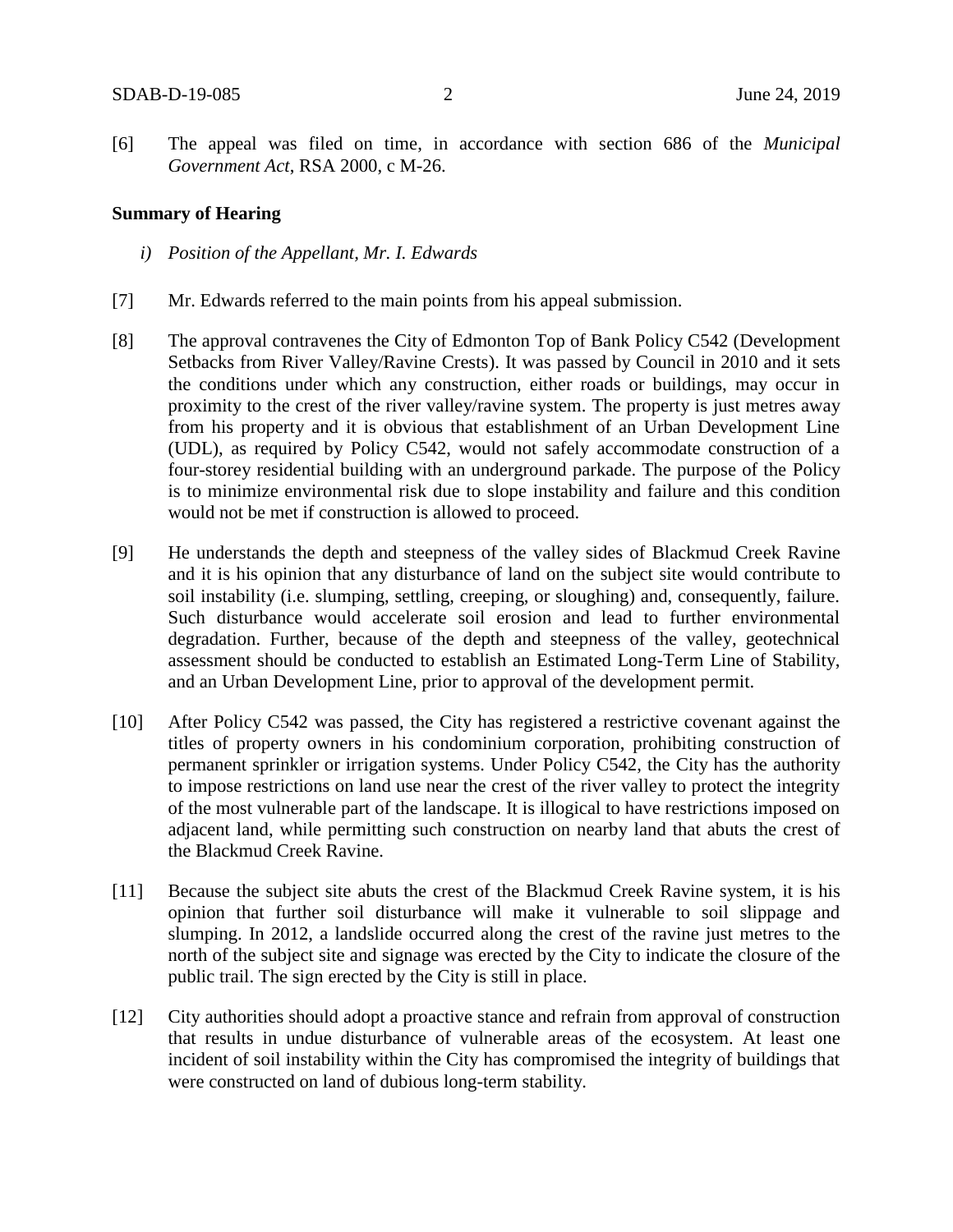- [13] The proposed development has a potential to reduce property values in the area. Stability of the slope and top-of-bank is jeopardized and this would detract from the esthetic value of the public walking trail. Although the subject site is not part of the public trail system along the Blackmud Creek, nearby properties and the entire community benefit from the natural ambiance of the ravine system and maintenance of soil stability along its banks.
- [14] In his opinion, the terms in the City of Edmonton Top of Bank Policy C542 should be followed.
- [15] Mr. Edwards provided the following information in response to questions by the Board:
	- a. The City's Geotechnical Engineering response indicates that there is some risk of instability of the slopes below the subject property that could lead to a loss of property within the life span of the proposed development.
	- b. He could not provide the Board with information how he felt the Engineering Report was incorrect.
	- *ii) Position of Affected Property Owners in Support of the Appellant*

#### Mr. D. Mayor

- [16] The condominium complex he lives in was built in four phases. At the fourth phase, they were told that duplexes were too heavy and single dwelling units could only be built due to the slope stability.
- [17] The duplexes have walkout basements and no excavation was needed at the back of the property.
- [18] It is his opinion that two levels of an underground parkade will create soil instability.

#### Mr. S. Sigurdson

- [19] It is his opinion the proposed development does not fit in with the naturalized area.
- [20] The neighbourhood was not aware of the process to rezone the subject site.

#### Mr. R. Titiryn

[21] The neighbourhood was not aware of the zoning process and questioned if there was some recourse.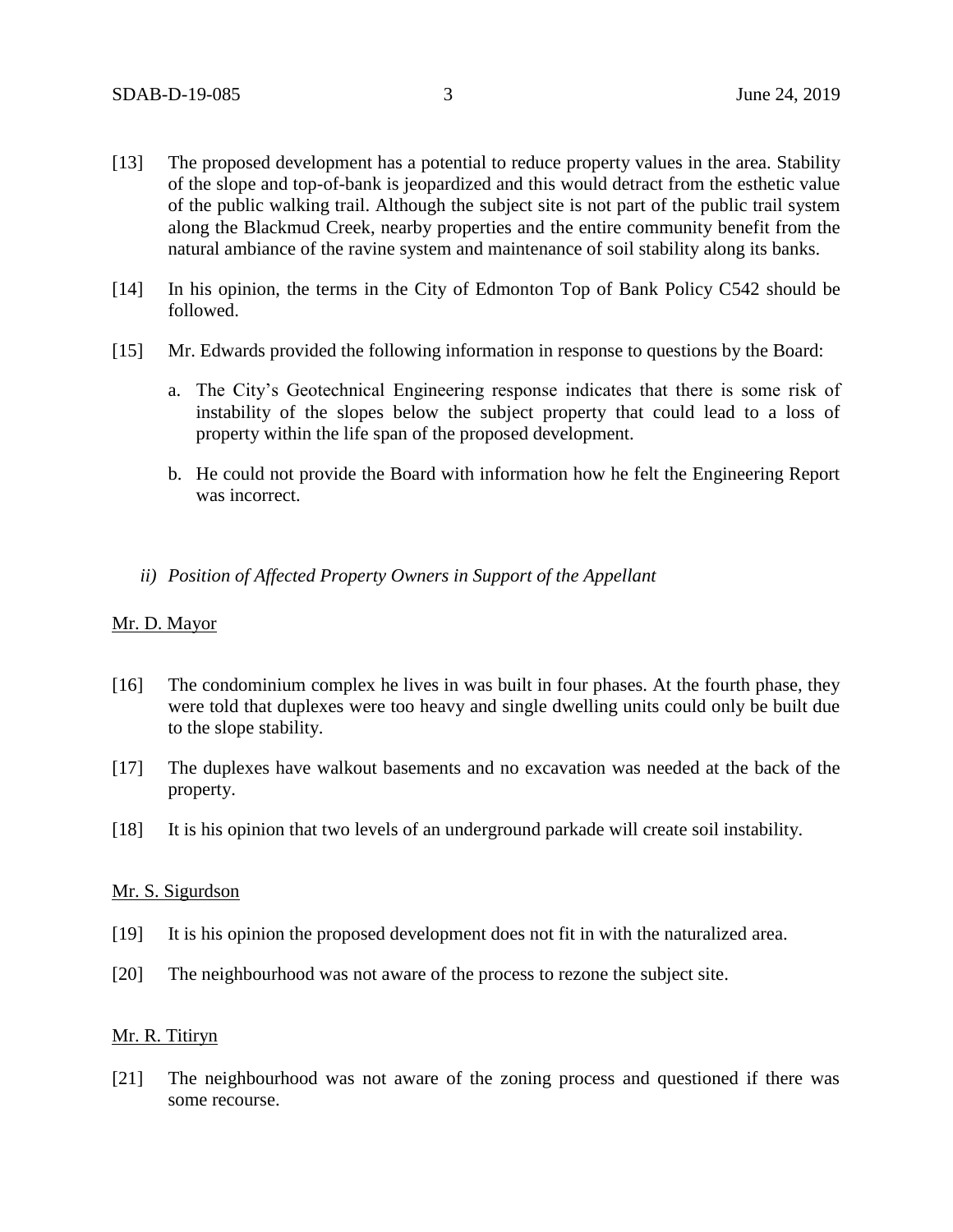*iii) Position of the Development Officer, Mr. K. Bacon* 

- [22] The proposed development complies with the regulations of the *Edmonton Zoning Bylaw*.
- [23] The ravine portion of the site will be dedicated as environmental and municipal reserve which will become the property of the City.
- [24] The proposed development complies with the Top of Bank Policy and the ravine portion of the site will be protected.
- [25] A Geotechnical Report was submitted and reviewed at the rezoning and permit stage. The proposed development is fully compliant.
- [26] A walkway will be developed with the subdivision which is also in accordance with the Top of Bank Policy to ensure residents and the public have access to the ravine.
- [27] Mr. Bacon provided the following information in response to questions by the Board:
	- a. He is not aware of the history for development on the property south of the subject site.
	- *iv) Position of the Respondent, Mr. B. Pfau, representing Pagaro Investments LP, who was accompanied by Mr. D. Niawchuk, Geotechnical Engineer.*
- [28] Mr. Pfau has been involved with the subject site and the zoning and permit process since 2014.
- [29] Extensions have been granted since that time to allow for a development permit application last year.
- [30] Mr. Niawchuk outlined the methods used in compiling the Geotechnical Assessment.
- [31] Mr. Niawchik provided the following information in response to questions by the Board:
	- a. He has not reviewed any restrictions on other developments in the area.
	- b. There are no restrictions in place for the weight of the proposed development.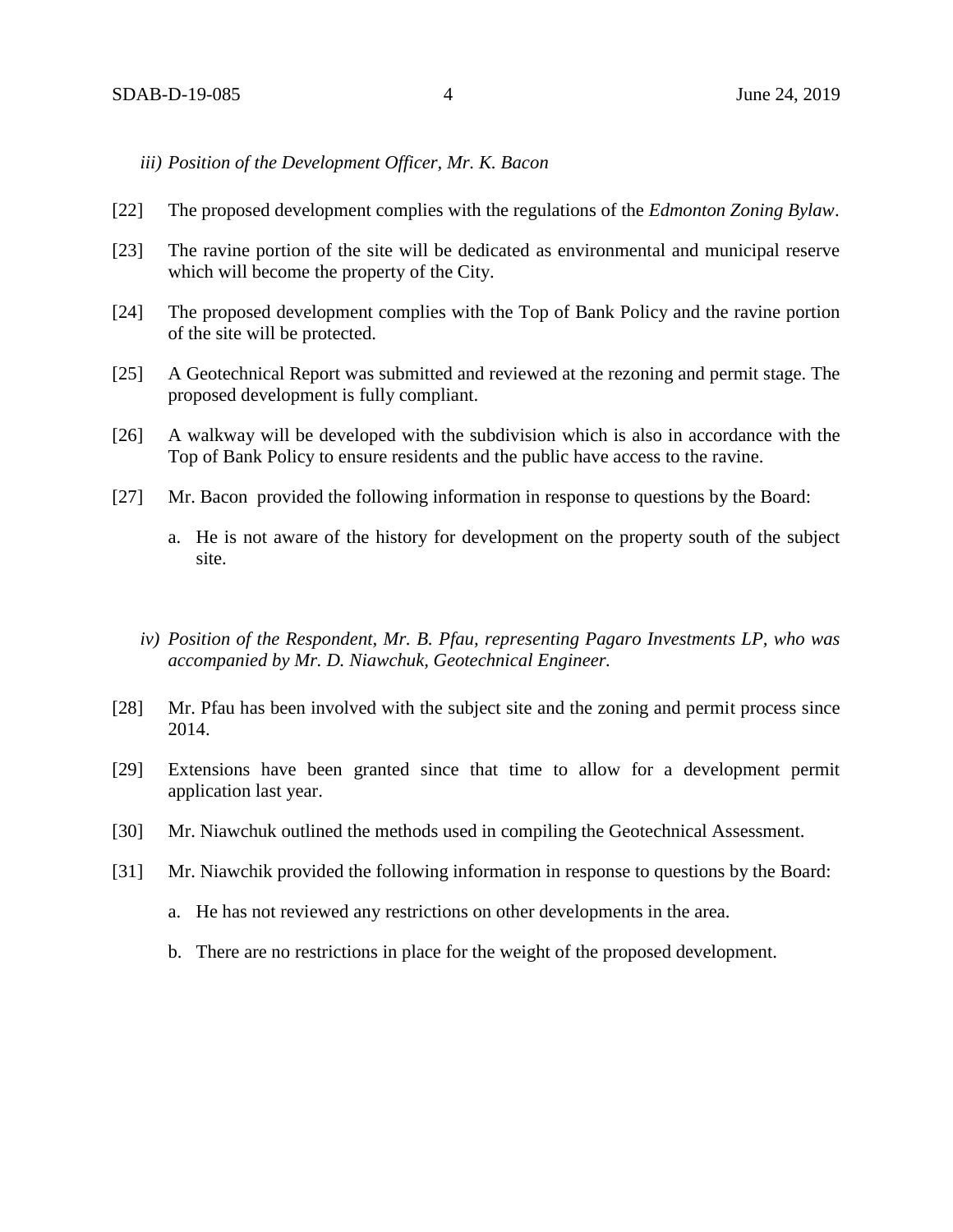- *v) Rebuttal of the Appellant, Mr. I. Edwards*
- [32] Mr. Edwards reiterated his concerns and quoted the City's Geotechnical Engineer that:

The developer and owner must be aware that there remains some residual risk of instability of the slopes below the subject property that could lead to a loss of property within the life span of the proposed development. The owner must also recognize that the City of Edmonton will assume all erosion and regression of the slopes to be of natural origin and that we will not undertake any remedial repairs, irrespective of the ownership of the land between the development and the ravine slopes.

[33] He is concerned that the City has given a qualified approval of this report.

### **Decision**

- [34] The appeal is **DENIED** and the decision of the Development Authority is **CONFIRMED**. The development is **GRANTED** as applied for to the Development Authority.
- [35] In granting the development the following variance to the *Edmonton Zoning Bylaw* is allowed:
	- 1. In accordance with section 210.4(6) the maximum Floor Area Ratio is permitted to be increased from 1.3 to 1.4 when an underground parkade is provided. The proposed Floor Area Ratio for the proposed Apartment House with an underground parkade is 1.4.

#### **Reasons for Decision**

- [36] The proposed Apartment House is a Permitted Use in the (RA7) Low Rise Apartment Zone.
- [37] The only reason this appeal has come before the Board stems from development regulation outlined in section 210.4(6) of the *Edmonton Zoning Bylaw* that states:

The maximum Floor Area Ratio shall be 1.3. The maximum Floor Area Ratio may be increased to 1.4 when underground parking is provided. In such a case, the application will be a Discretionary Development.

[38] The Development Officer allowed the Floor Area Ratio to be increased to 1.4 as underground parking is provided. This is in accordance with section 210.4(6) of the *Edmonton Zoning Bylaw*. However, that regulation makes the Apartment House a Discretionary Development creating notices to be sent to adjacent property owners.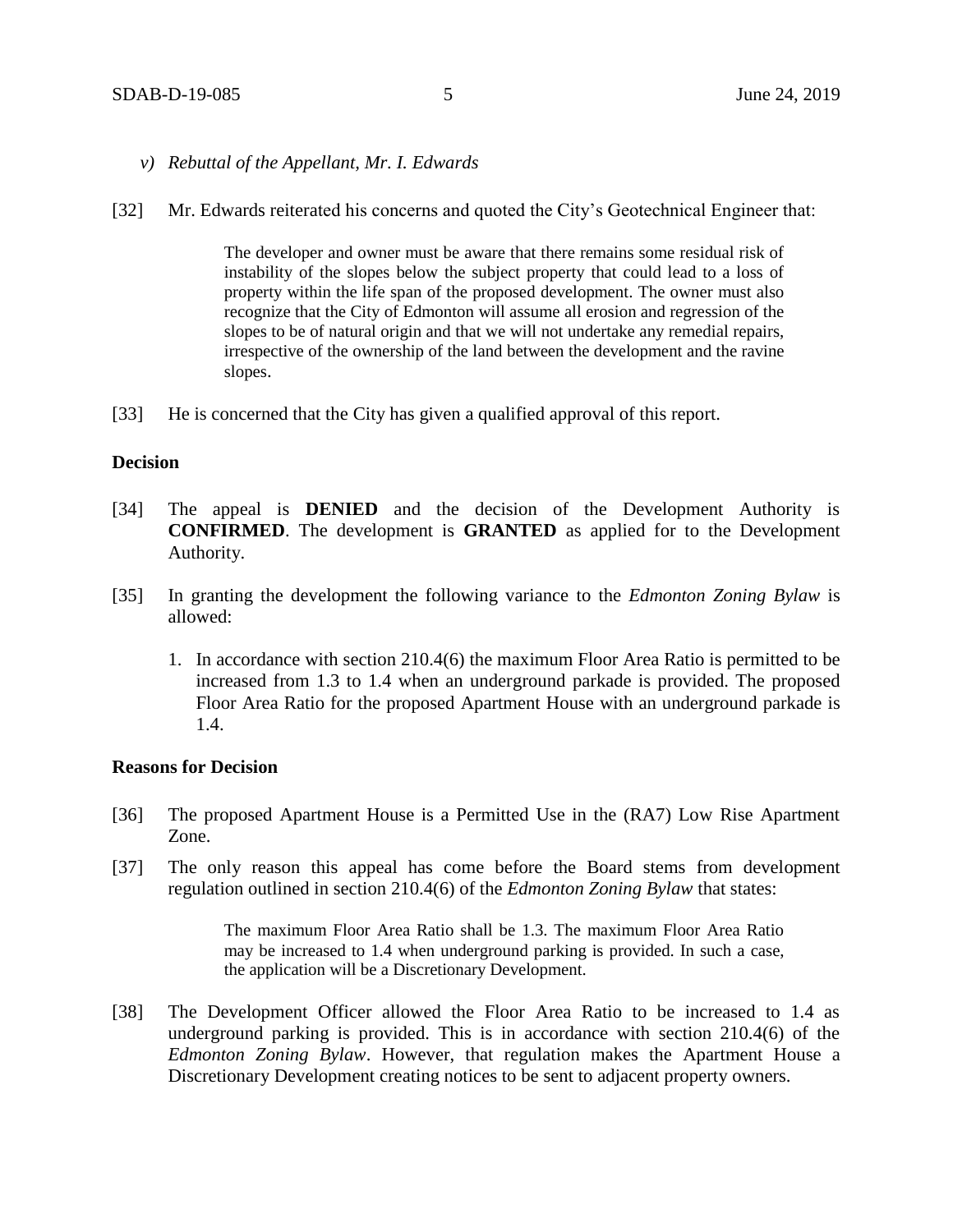- [39] The Board notes that the subject Site was rezoned by Council for a Low Rise Apartment Zone. The General Purpose under section 210.1 of the *Edmonton Zoning Bylaw* is to provide a Zone for Low Rise Apartments.
- [40] The subject Site is isolated by a large Environmental Reserve and 119 Street which is an arterial roadway making it suitable for Low Rise Apartments.
- [41] The Appellant and three adjacent property owners had concerns that the development of a Low Rise Apartment with an underground parkade will create slope instability. However, the Appellant and neighbouring property owners did not commission a geotechnical report to indicate instability. In contrast, the developer submitted an extensive geotechnical report demonstrating that the area is capable of supporting the proposed development.
- [42] The subject Site is located within the North Saskatchewan River Valley and Ravine System Protection Overlay, section 811 of the *Edmonton Zoning Bylaw*. Section 811.3(3) states "Any development permit application on a Site that Abuts or is partially or wholly contained within the North Saskatchewan River Valley and Ravine System, as shown in Appendix I to this Overlay, shall be accompanied by a report prepared by a registered Professional Engineer, and as set out in subsection 14.1 of this Bylaw, and that also details: (a) the minimum Setback for structures on the Site; and (b) any development conditions for the property required to prolong the stability of the bank."
- [43] The Board reviewed the geotechnical report prepared by CT & Associates Engineering Inc. dated November 2012 and signed and sealed by professional Engineers. The report included data that found that the land used for the proposed development is stable and safe to build on. This was further supported by an update to that report again prepared and sealed by CT & Associates Engineering Inc. on December 4, 2018.
- [44] The geotechnical report was reviewed by a City of Edmonton Senior Geotechnical Engineer who concluded that, providing the building setback and other development restrictions outlined in the geotechnical report are strictly adhered to, they had no further questions regarding the geotechnical report.
- [45] As a result, the requirement of the North Saskatchewan River Valley and Ravine System Protection Overlay has been complied with and there are no concerns with regard to the geotechnical stability of the land provided the conditions of the geotechnical report are complied with.
- [46] Based on the above, it is the opinion of the Board that the proposed development will not unduly interfere with the amenities of the neighbourhood, nor materially interfere with or affect the use, enjoyment or value of neighbouring parcels of land.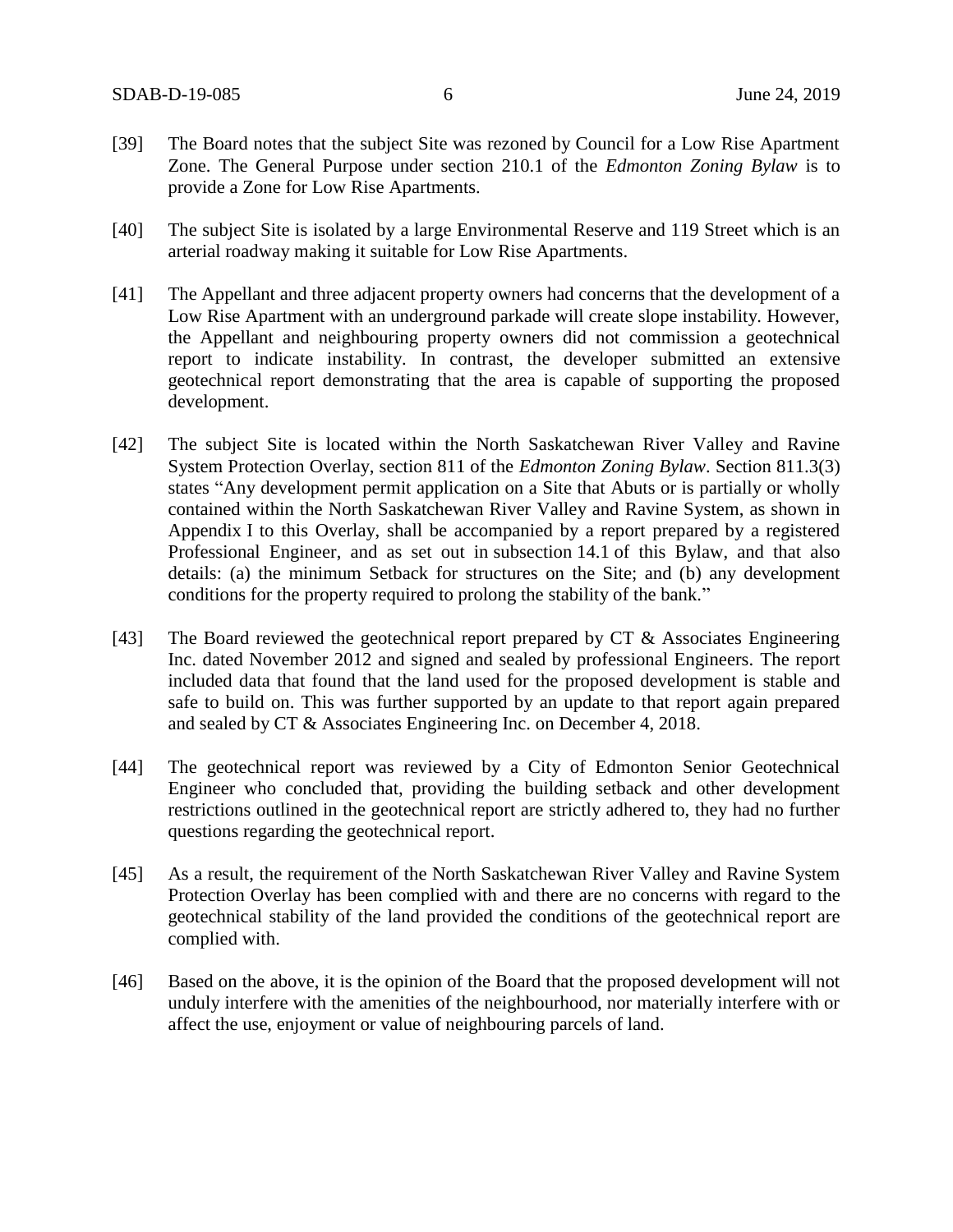[47] For the above reasons, the appeal is denied and the decision of the Development Officer is confirmed.

> Mr. I. Wachowicz, Chair Subdivision and Development Appeal Board

Board Members in Attendance: Mr. M. Young; Mr. R. Hobson; Ms. L. Delfs; Mr. L. Pratt

CC:

City of Edmonton, Development & Zoning Services, Attn: Mr. K. Bacon / Mr. H. Luke